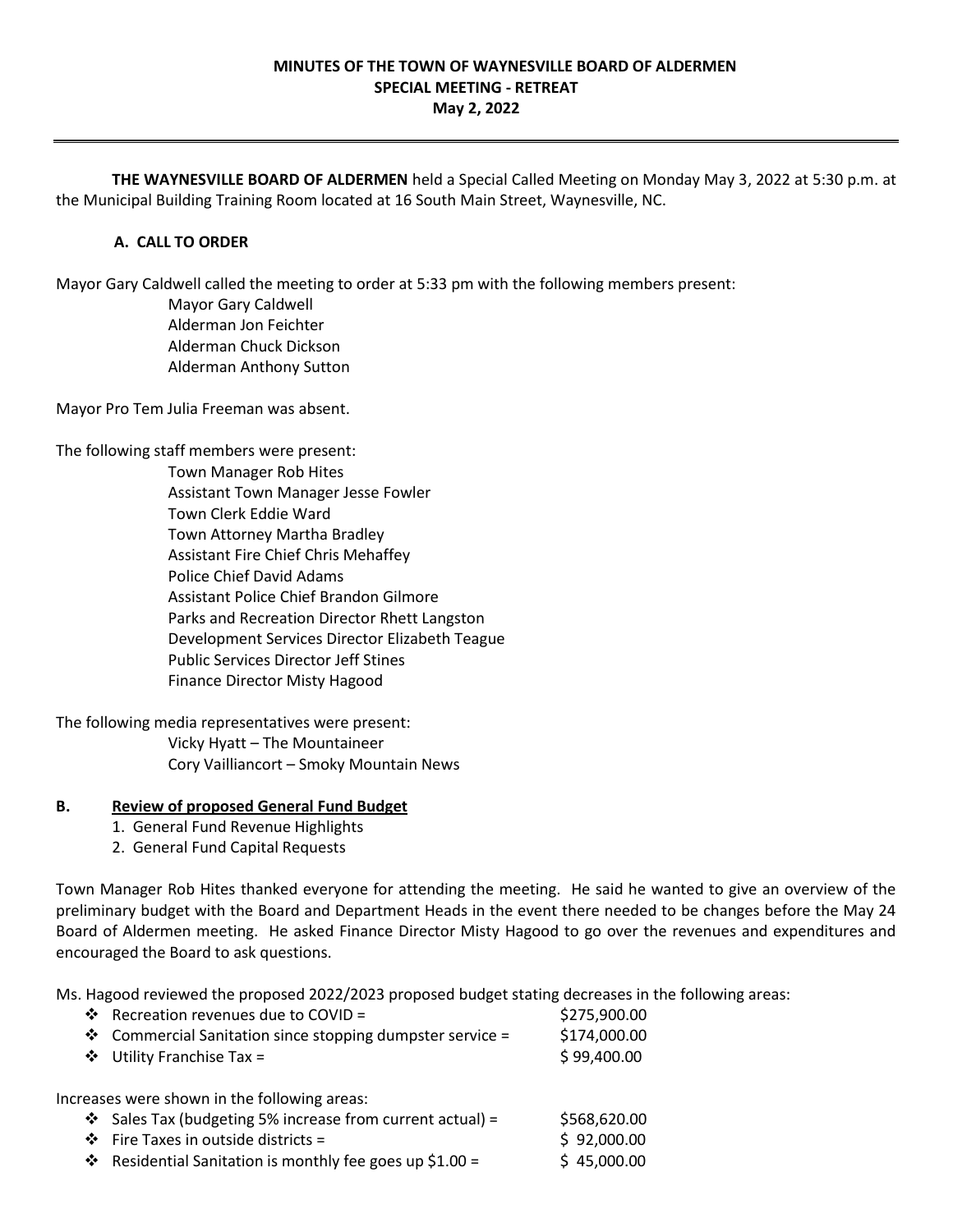Ms. Hagood said that at this point, we are asking for a two-cent property tax increase, which will amount to \$304,000.00, which would bring the rate to .4592/\$100.00. With this proposed budget the General Fund would increase 1.1% or \$191,261.00.

# General Fund Capital Requests

Alderman Anthony Sutton asked about the App for the Police One Application and said he would like to see that added to the Police Department requests. Chief Adams explained the App could be installed on phones and is free to the public. It can be used to send out alerts for water outages, arrests, weather related items, searches, road closures, employee directory and many other police alerts. Alderman Sutton said this would be a transparent way for the public to know what is going on. He said the start-up cost would be \$15,000.00 for the first year, and \$4000.00 annually.

Alderman Jon Feichter inquired about the solar installation at the Recreation Center. Manager Hites said this was a General Fund Expense, and we just did not have the revenue, unless it is taken out of the Fund Balance. There was discussion concerning the possibility of starting with a smaller project, such as one of the other Town buildings, and placing the solar on the ground. Manager Hites suggested adding solar panels, or solar roofing to the RFP for the new Fire Station. Alderman Dickson said he would like to look for grants to help with the cost of solar projects.

Chief Adams explained to everyone about the Tsunami 360 Surveillance Camera. He said it was a set of 3 mobile cameras that can be used all over Town and has live feed. They would be excellent for festivals, events, and problem areas. The cameras are fed through the Verizon network. Alderman Feichter said he would like to move forward with the Tsunami cameras. The Board discussed the need for the upgrade of the cameras in the cemetery. The consensus of the Board was to proceed with both items.

# **C. Proposed Salary Increases**

- 1. Proposed implementation of remaining pay plan
- 2. Proposed cost of living adjustments

Finance Director Hagood told the Board that inflation for the last 12 months ending in March of 2022 is 8.5%. She proposed a 2% COLA for all employees as of July 1, 2022. The remaining 60% of the Pay Plan is proposed for January 1, 2023. Assistant Manager Fowler stated that if an employee is above the midpoint pf their current position, they will not receive any money. He added that the Police Department would not be receiving the Pay Plan Compensation in January because they had received so much more when the last compensation was distributed in September, but they will receive the 2% COLA. All employees will still be eligible for the 2% - 5% career track. Alderman Feichter asked that he receive a report of what percentage of employees will receive the 60% compensation.

Alderman Feichter asked about the installation of smart meters for the Finance Department. He is very concerned about the length of days in the billing cycles in electric and water bills that are sent out. Manager Hites explained that \$60,000.00 had been budgeted for a consultant and study, because AMI is a very complex, and it could take many years to complete installation of the meters. He said to convert to the smart meters would be very expensive.

Manager Hites explained how "packaging" some of the capital items that have been requested by the Department Heads, into one loan could be handled. Alderman Feichter said that maybe it is time to look at that possibility with the significant amount of capital projects requested. All the requests seem important, and he does not want to keep pushing things out into the future, so now is the time. The Board would like to see exactly what each department needs, rather than what they are wishing for.

Manager Hites reminded the Board that a "borrowing package" would be in next year's budget.